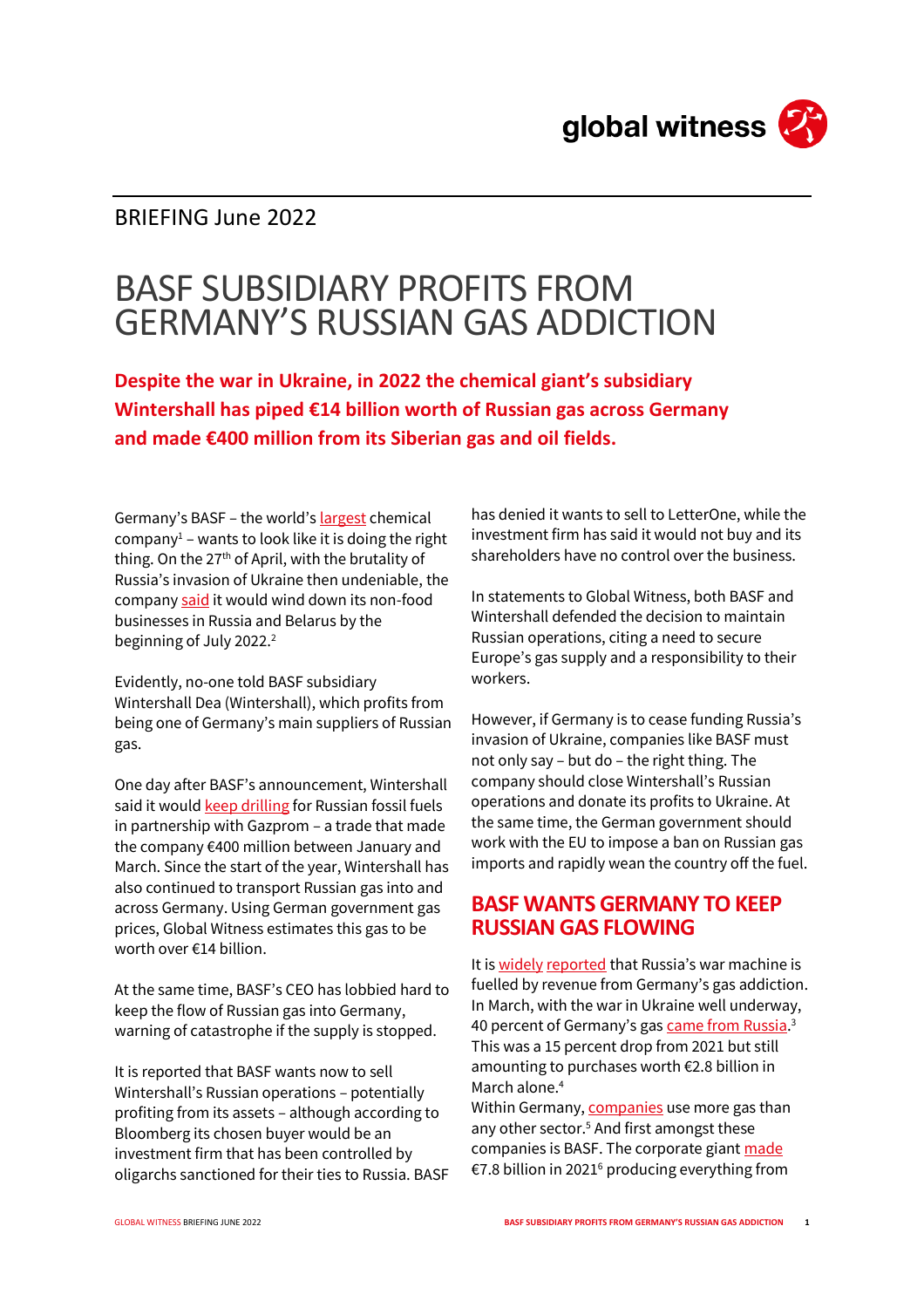[chemicals](https://www.basf.com/us/en/products/chemicals.html) t[o fertilizers](https://agriculture.basf.com/us/en.html) an[d car parts,](https://www.basf.com/us/en/products/automotive-and-transportation.html) and uses large volumes of gas to, among other things, [power](https://www.basf.com/global/documents/en/investor-relations/calendar-and-publications/presentations/2022/BASF_Q1-2022_Transcript_QA_by_Topic.pdf) its factories.<sup>7</sup>

"We are *the* industrial user. You see enormous numbers here." BASF CEO Martin Brudermüller [told](https://www.basf.com/global/documents/en/investor-relations/calendar-and-publications/presentations/2022/BASF_Q1-2022_Transcript_QA_by_Topic.pdf) shareholders in April, emphasizing "*the*." "We have about 4% of Germany."<sup>8</sup>

BAS[F says](https://www.basf.com/global/documents/en/investor-relations/calendar-and-publications/annual-shareholders-meeting/2022/BASF_ASM-Speech-2022.pdf) it does not buy gas from Russia "directly," but admits that its suppliers do buy from the country, making it possible that BASF uses Russian gas.<sup>9</sup> But wherever it gets gas from, BASF's dependency gives it a good reason to keep Russian gas flowing. Accordingly, Brudermüller has lobbied hard to keep the taps open[, stating](https://www.reuters.com/article/ukraine-crisis-basf-de/banning-russian-energy-imports-could-throw-germany-into-historic-crisis-basf-ceo-idUSL5N2VY7L2) in March that halting supplies "could throw the German economy into its biggest crisis since the end of World War Two."<sup>10</sup>

#### **BASF PROFITED WHILE RUSSIA EXPANDED GAS PRODUCTION**

But it is not just BASF's gas consumption that has caused the company to support continued imports from Russia. The company's subsidiary Wintershall also profits from the production and transport of Russian gas upon which Germany has become dependent, a trade that provides BASF with dividends.

BASF currentl[y owns](https://wintershalldea.com/sites/default/files/media/files/Wintershall%20Dea%20Q1%202022%20Results%20Presentation.pdf) nearly three quarters of the German gas and oil producer Wintershall,<sup>11</sup> and the subsidiary is valuable. In 2021, when BASF owned slightly less of Wintershall, its stake was [worth](https://www.basf.com/global/documents/en/news-and-media/publications/reports/2022/BASF_Report_2021.pdf)  $\epsilon$ 9.6 billion – 11 percent of BASF's total assets.<sup>12</sup>

Wintershall has been active in Russia for decades, firs[t forming](https://wintershalldea.ru/en/newsroom/wintershall-dea-and-gazprom-30-years-groundbreaking-partnership) a "long-term cooperation" agreement<sup>13</sup> wit[h state-owned](https://www.statista.com/statistics/273267/shareholder-structure-of-gazprom/#statisticContainer)<sup>14</sup> Gazprom in 1990. Since then, it ha[s partnered](https://wintershalldea.com/en/where-we-are/russia) with the Russian company on projects **worldwide**,<sup>15</sup> including recent [plans](https://www.upstreamonline.com/production/wintershall-dea-sees-increasing-importance-of-russian-gas-exports-to-europe/2-1-970077) to use Russian gas to produce hydrogen<sup>16</sup> - *[criticized](https://caneurope.org/position-paper-hydrogen/)* as a false climate solution.<sup>17</sup>

Key to Wintershall's bottom line, however, have been it[s Siberian gas fields,](https://wintershalldea.com/en/where-we-are/russia)<sup>18</sup> which in 2021 [produced](https://wintershalldea.com/sites/default/files/media/files/Wintershall%20Dea%20Q1%202022%20Group%20Financial%20Statements.pdf) 15 billion cubic metres (BCM) of gas.<sup>19</sup> (The company also extracted Russian oil, but in much lower volumes.) In 2022, Wintershall's gas production could be eve[n higher,](https://wintershalldea.com/sites/default/files/media/files/Wintershall%20Dea%20Q1%202022%20Group%20Financial%20Statements.pdf) up 10 percent in the first quarter compared with a year ago. $20$ 

At the same time, Wintershall has also partnered with Gazprom to transport Russian gas into, and across, Germany. The company **OWNS** 15 percent of the Nord Stream 1 pipeline – currently Germany's only source of Russian gas – with Gazprom owning 51 percent.<sup>21</sup> Wintershall also [holds](https://wintershalldea.com/sites/default/files/media/files/Wintershall%20Dea%20Q1%202022%20Group%20Financial%20Statements.pdf) a majority stake in the companies that own Germany's main internal gas pipelines, taking gas from Nord Stream west and south across the country.<sup>22</sup> The pipes' other owner was also Gazprom, at least until April when the German government <u>took over</u>.<sup>23</sup>

Since the start of 2022, Wintershall's pipes have transported over 28 BCM of Russian gas across Germany. Using German government monthly price <u>figures</u>,<sup>24</sup> Global Witness estimates the value of this gas at over €14 billion.

Producing and transporting Russian gas has been profitable for Wintershall and BASF. In 2021, Wintershal[l made](https://wintershalldea.com/sites/default/files/media/files/Wintershall_Dea_2021_Annual_Report_.pdf) an adjusted net income of €547 million extracting Russian gas and oil and €202 million from Nord Stream and its onshore pipes – nearly 80 percent of the company's total income. <sup>25</sup> As a Wintershall shareholder, BASF received a received a dividend for 2021 of nearly half a billion euros.<sup>26</sup>

This year has been even better. Between January and March alone, Wintershal[l made](https://wintershalldea.com/sites/default/files/media/files/Wintershall%20Dea%20Q1%202022%20Group%20Financial%20Statements.pdf) €400 million producing Russian gas and oil, a five-fold increase over the same period in 2021.<sup>27</sup>

Of course, the partnership has benefitted Russia too. The company has **helped** Russia expand its production, opening fields that could not previously be drilled and sharing key technology with Gazprom.<sup>28</sup> As Wintershall has made money off its Siberian fields and pipes, so has Gazprom. Gas Wintershall produces is also [sold](https://wintershalldea.com/sites/default/files/media/files/Wintershall%20Dea%20Q1%202022%20Group%20Financial%20Statements.pdf) to its Russian partner, giving its Kremlin owners control over the fuel.<sup>29</sup> In 2021, Wintershall als[o paid](https://wintershalldea.com/sites/default/files/media/files/Wintershall_Dea_2021_Annual_Report_.pdf) the Kremlin €148 million in taxes.*<sup>30</sup>*

This help has likely increased Russia's leverage over Germany. In 2020, Wintershal[l stated](https://wintershalldea.com/sites/default/files/media/files/Wintershall%20Dea%20annual%20report%202019.pdf) that gas from its fields was the main supply to the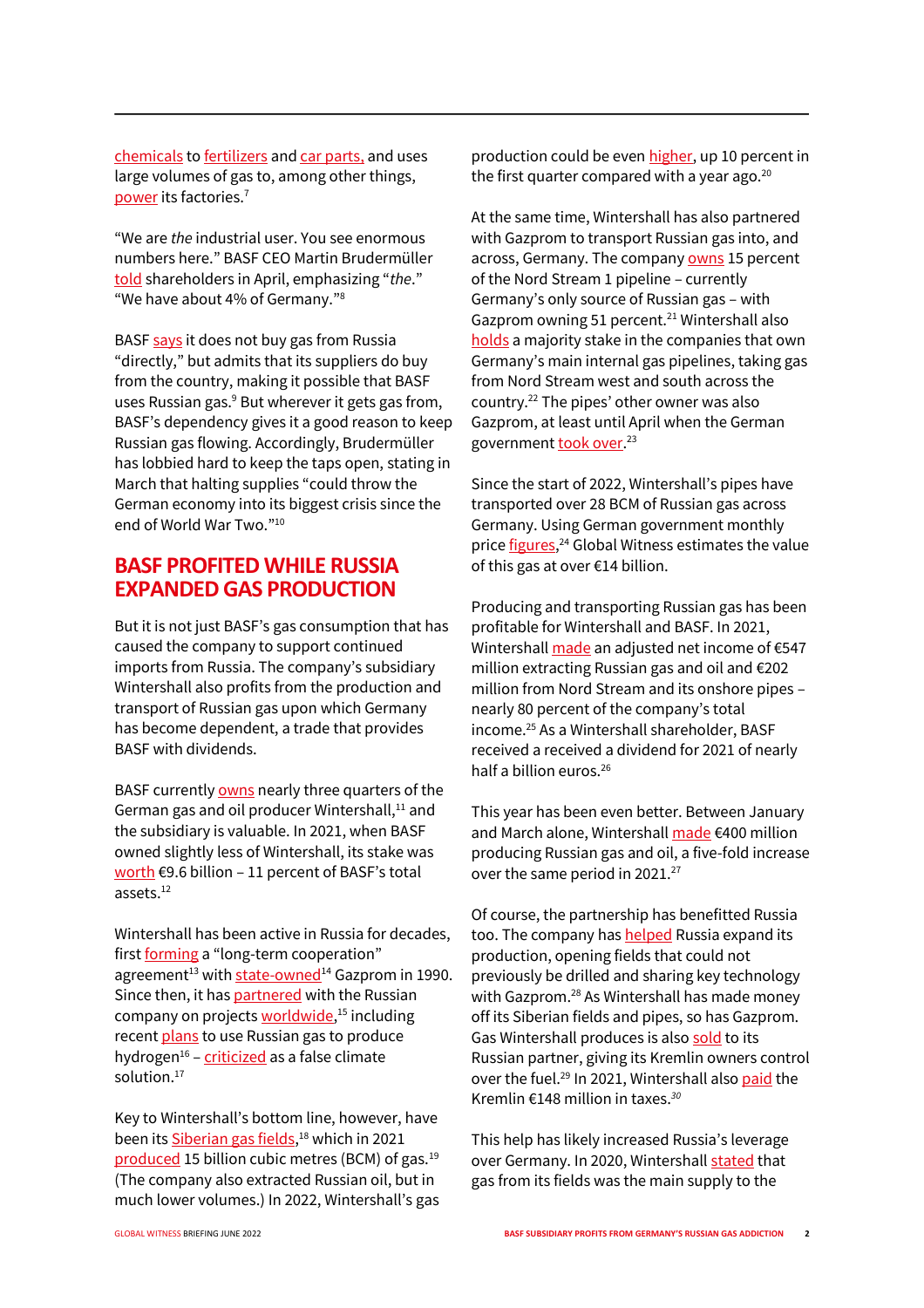Nord Stream 1 pipeline.<sup>31</sup> At present, Germany gets all of its Russian gas from Nord Stream,<sup>32</sup> leaving the country vulnerable to disruptions of a supply that Wintershall has helped develop but that Russia ultimately controls.

Responding to a Global Witness' request for comment, BASF stated that Wintershall was continuing its Russian operations because it was contributing to European gas supplies and halting the supply would harm the German economy. The company also said that it had stopped planning any new Russian projects and that "no more capital will be transferred to Russia."

Also responding, Wintershall condemned the war in Ukraine and said it had stopped new projects and payments into Russia. But the company said it would continue operations because it had a responsibility to its staff and to Europe's energy supply, and that if it pulled out "billions in assets would fall to the Russian state."

According to Wintershall, "This is a dilemma a lot of businesses find themselves in. And there is unfortunately no solution to this dilemma."

### **MAKING MATTERS WORSE**

There is evidence that, despite making money off Wintershall, BASF is not happy with its subsidiary. The war in Ukraine initially caused Wintershall to [postpone](https://wintershalldea.com/en/investor-relations/wintershall-dea-postpones-dividend-decision#:~:text=Paul%20Smith%2C%20Wintershall%20Dea%20CFO,a%20dividend%20until%20further%20notice.) paying its shareholders dividends, 33 although it eventuall[y paid](https://www.basf.com/global/documents/en/investor-relations/calendar-and-publications/presentations/2022/BASF_Q1-2022_Transcript_QA_by_Topic.pdf) BASF the minimum required legally: €6 million.<sup>34</sup> Wintershall also invested over €1 billion in the Nord Stream 2 pipeline – also **owned** by Gazprom<sup>35</sup> – which it has now [lost](https://wintershalldea.com/en/newsroom/wintershall-dea-writes-financing-nord-stream-2)<sup>36</sup> after the German governmen[t froze](https://www.reuters.com/business/energy/germanys-scholz-halts-nord-stream-2-certification-2022-02-22/) the project.<sup>37</sup>

Reportedly, BASF may now even want t[o sell](https://www.bloomberg.com/news/articles/2022-05-03/basf-studies-splitting-up-wintershall-into-russia-other-assets) its stake in Wintershall's Russian assets to the investment firm LetterOne, which already owns 28 percent of the business.<sup>38</sup> Such a deal would be a fitting coda to BASF's Russian misadventure.

Of LetterOne's five publicly-listed owners – Mikhail Fridman, Petr Aven, German Khan, Alexey Kuzmichev, and Andrei Kosogov – all save Kosogov have been sanctioned for their ties to

Russia. All five have recently resigned from the firm and Fridman and Aven have had their shares [frozen,](https://www.letterone.com/news-and-insights/changes-to-l1-board-and-major-charity-initiative/) <sup>39</sup> while Khan and Kuzmichev have [transferred](https://www.bloomberg.com/news/articles/2022-05-04/sanctioned-russians-hand-4-2-billion-fortune-to-low-key-partner) their stakes to Kosogov.<sup>40</sup> However, a[s reported](https://www.bloomberg.com/news/articles/2022-05-04/sanctioned-russians-hand-4-2-billion-fortune-to-low-key-partner) by Bloomberg, it is unclear for how long LetterOne's Russia-linked owners will relinquish control.<sup>41</sup>

LetterOne itself has not been sanctioned by the US, UK, or EU, and in a statement to Global Witness said that "none of LetterOne's shareholders have any continuing role or involvement in or with the management, decision-making or business of LetterOne."

Asked for comment, BASF stated that rumours of a sale to LetterOne "have no basis whatsoever." For its part, LetterOne said it has no intention of buying Wintershall's Russian assets and has not discussed a sale with the German company.

However, if reports published by Bloomberg of the proposed sale are true, it does raise the question why BASF thought that a firm partowned by sanctioned oligarchs was a suitable buyer for their Russian assets upon which Germany's gas supply currently depends.

#### **HELPING UKRAINE BY ENDING GERMANY'S GAS ADDICTION**

As a company that has helped Russia's gas industry expand, helped Kremlin-owned Gazprom produce gas, perpetuated Germany's Russian gas addiction, and profits from its Russian operations, BASF now has a particular responsibility to help the Ukrainian people. As such, BASF should:

- **>** Immediately close down and exit
- Wintershall's gas and oil operations in Russia. **>** Immediately donate all profits made from the production and transport of Russian gas and oil since the invasion to the Ukrainian victims of Russia's war.
- **>** Work with the German government to end the importation and transmission of all Russian gas into the country as soon as possible.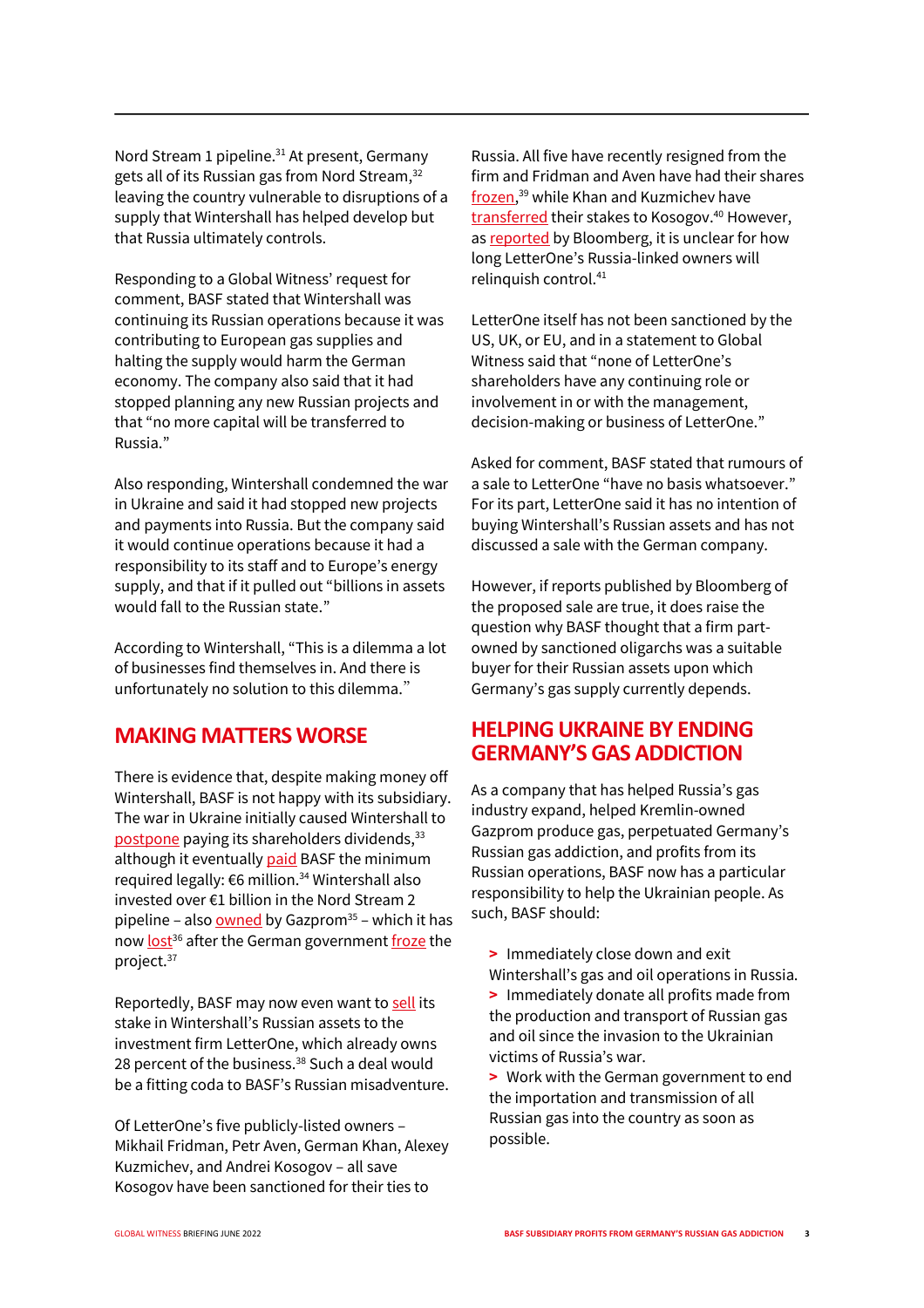At the same time, the German government, which has a responsibly to manage a rapid, just transition away from Russian gas, should:

**>** Work with other EU member states to impose an immediate ban on the importation of Russian oil still allowed into Europe, and all Russian gas.

**>** Urge all German companies to immediately stop gas and oil operations in Russia.

**>** Work with other EU member states to phase out fossil gas and oil from all sources in line with climate targets.

**>** Ensure that the most vulnerable German consumers are given help to ensure the transition from Russian gas does not increase energy poverty in the country.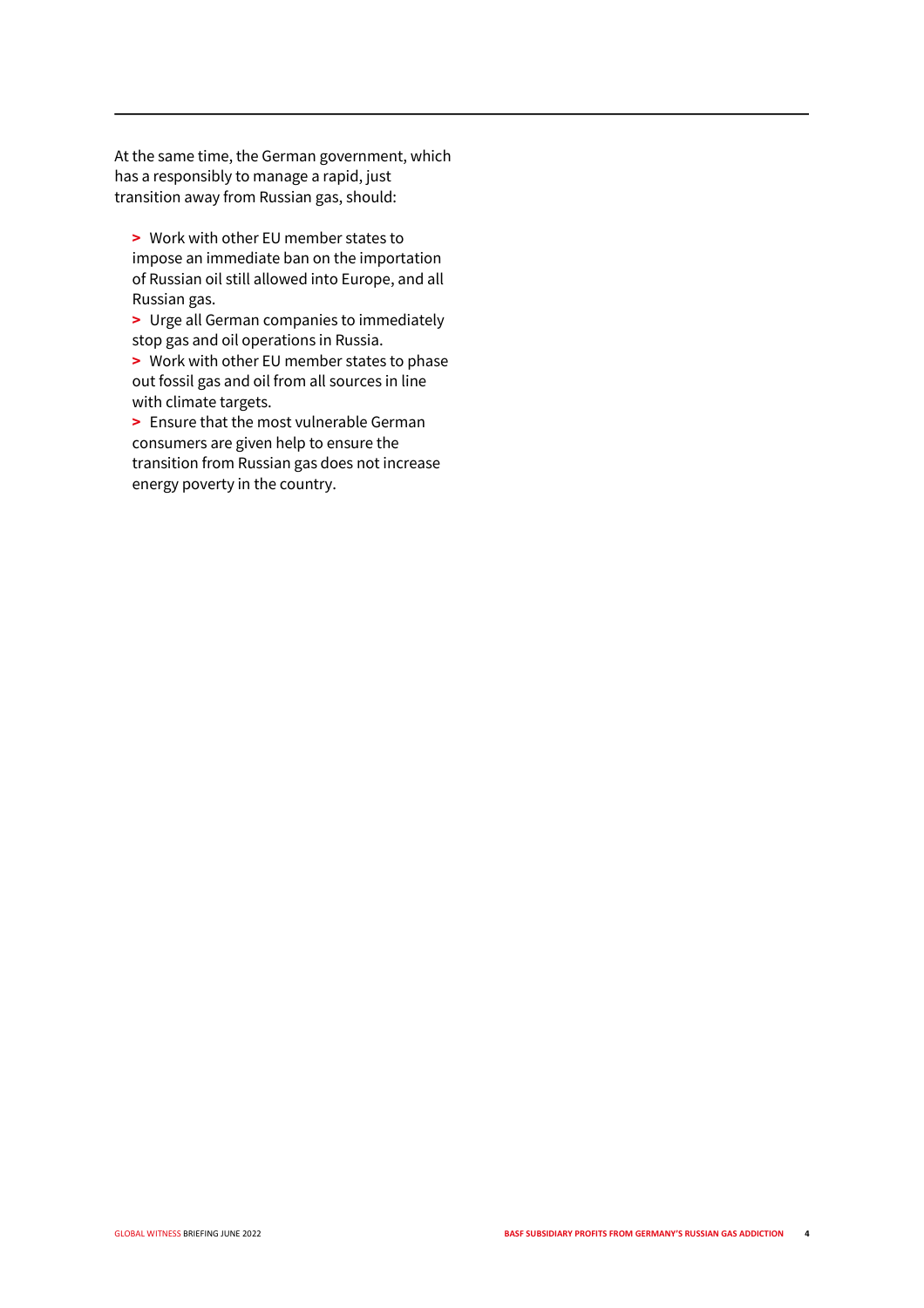#### **ENDNOTES**

<sup>1</sup> Chemical and Engineering News, C&EN's Global Top 50 chemical firms for 2021, 26 July 2021, available at https://cen.acs.org/business/finance/CENs-Global-Top-50- 2021/99/i27#.

<sup>2</sup> BASF, BASF to wind down activities in Russia and Belarus except for business that supports food production, 27 April 2022, available at https://www.basf.com/global/en/media/newsreleases/2022/04/p-22-215.html.

<sup>3</sup> New York Times, Why Germany Can't Just Pull the Plug on Russian Energy, 5 April 2022, available at https://www.nytimes.com/2022/04/05/business/germany-russiaoil-gas-coal.html.

<sup>4</sup> Gas values calculated using volumes imported by Nord Stream 1 into Germany from 1 to 30 March 2022 as reported by Refinitiv Eikon and cross border gas prices for March 2022 as reported by German Federal Office for Economic Affairs and Export Control. Refinitiv Eikon, Germany Monthly Balance History GWH/D, June 2020 - June 2022, retrieved 10 June 2022; German Federal Office for Economic Affairs and Export Control, Natural gas Info March 2022, available at

https://www.bafa.de/SharedDocs/Kurzmeldungen/DE/Energie/E rdgas/2022\_03\_erdgasinfo.html, last visited 31 May 2022.

<sup>5</sup> Benjamin Moll, What if Germany is cut off from Russian oil and gas? 23 March 2022, available at

https://blogs.lse.ac.uk/businessreview/2022/03/23/what-ifgermany-is-cut-off-from-russian-oil-and-gas/.

<sup>6</sup> BASF, Annual Report 2021, 25 February 2022, p. 2, available at https://www.basf.com/global/documents/en/news-andmedia/publications/reports/2022/BASF\_Report\_2021.pdf.

<sup>7</sup> BASF, Speech of BASF Chairman Martin Brudermüller, 29 April 2022, p. 4, available at

https://www.basf.com/global/documents/en/investorrelations/calendar-and-publications/annual-shareholdersmeeting/2022/BASF\_ASM-Speech-2022.pdf.

<sup>8</sup> BASF, Speech of BASF Chairman Martin Brudermüller, 29 April 2022, p. 4, available at

https://www.basf.com/global/documents/en/investorrelations/calendar-and-publications/annual-shareholdersmeeting/2022/BASF\_ASM-Speech-2022.pdf.

<sup>9</sup> BASF, Speech of BASF Chairman Martin Brudermüller, 29 April 2022, p. 4, available at

https://www.basf.com/global/documents/en/investorrelations/calendar-and-publications/annual-shareholdersmeeting/2022/BASF\_ASM-Speech-2022.pdf.

<sup>10</sup> Reuters, Banning Russian energy imports could throw Germany into historic crisis -BASF CEO, 31 March 2022, available at https://www.reuters.com/article/ukraine-crisis-basf-de/banningrussian-energy-imports-could-throw-germany-into-historiccrisis-basf-ceo-idUSL5N2VY7L2.

<sup>11</sup> Wintershall, Report 2022 Q1, 25 April 2022, p. 4, available at https://wintershalldea.com/sites/default/files/media/files/Winte rshall%20Dea%20Q1%202022%20Results%20Presentation.pdf.

<sup>12</sup> BASF, Annual Report 2021, 25 February 2022, p. 189, available at https://www.basf.com/global/documents/en/news-andmedia/publications/reports/2022/BASF\_Report\_2021.pdf.

<sup>13</sup> Wintershall, Wintershall Dea and Gazprom: 30 years of groundbreaking partnership, 28 September 2020, available at https://wintershalldea.ru/en/newsroom/wintershall-dea-andgazprom-30-years-groundbreaking-partnership.

<sup>14</sup> Statista, Gazprom's shareholder structure as of 2020, https://www.statista.com/statistics/273267/shareholderstructure-of-gazprom/#statisticContainer, last visited 19 May 2022.

<sup>15</sup> Defuel Russia's War, Cancel Cooperation, available at https://defuel-russias-war.org/cancel-cooperation/, last visited 13 May 2022.

<sup>16</sup> Upstream, Wintershall Dea sees increasing importance of Russian gas exports to Europe, 25 February 2022, available at https://www.upstreamonline.com/production/wintershall-deasees-increasing-importance-of-russian-gas-exports-to-europe/2- 1-970077.

<sup>17</sup> Climate Action Network Europe, CAN Europe's Position Paper on Hydrogen, 16 February 2021, available at https://caneurope.org/position-paper-hydrogen/.

<sup>18</sup> Wintershall, Russia, available at

https://wintershalldea.com/en/where-we-are/russia, last visited 12 May 2022.

<sup>19</sup> Wintershall, Annual Report 2021, 24 February 2022, p. 37, available at

https://wintershalldea.com/sites/default/files/media/files/Winte rshall\_Dea\_2021\_Annual\_Report\_.pdf.

<sup>20</sup> Wintershall, Report 2022 Q1, 25 April 2022, p. 41-42, available at https://wintershalldea.com/sites/default/files/media/files/Winte rshall%20Dea%20Q1%202022%20Group%20Financial%20State ments.pdf.

<sup>21</sup> Nord Stream, Our Shareholders, available at https://www.nord-stream.com/about-us/our-shareholders/, last visited 13 May 2022.

<sup>22</sup> Wintershall, Annual Report 2021, 24 February 2022, p. 47, available at

https://wintershalldea.com/sites/default/files/media/files/Winte rshall\_Dea\_2021\_Annual\_Report\_.pdf .

<sup>23</sup> Reuters, German regulator takes over Gazprom Germania to ensure energy supply, 4 April 2022, available at https://www.reuters.com/business/energy/german-regulatortakes-over-gazprom-germania-ensure-energy-supply-2022-04-  $04/$ .

 $24$  Gas values calculated using volumes imported by Nord Stream 1 into Germany from 1 January to 10 June 2022 as reported by Refinitiv Eikon and cross border gas prices for January, February, and March 2022 as reported by German Federal Office for Economic Affairs and Export Control. Calculations for April, May and June rely upon prices reported in March, as no later data available. Refinitiv Eikon, Germany Monthly Balance History GWH/D, June 2020 - June 2022, retrieved 10 June 2022; German Federal Office for Economic Affairs and Export Control, Natural gas Info January, February, and March 2022, available at https://www.bafa.de/SiteGlobals/Forms/Suche/Nachrichtenarch iv/Nachrichtenarchiv\_Formular.html?nn=8064068&submit=Send en&templateQueryString=ErdgasINFO&sortOrder=dateOfIssue\_d t+desc&pageLocale=de, last visited 10 June 2022.

#### <sup>25</sup> Wintershall, Annual Report 2021, 24 February 2022, p. 138, available at

https://wintershalldea.com/sites/default/files/media/files/Winte rshall\_Dea\_2021\_Annual\_Report\_.pdf.

<sup>26</sup> BASF, Annual Report 2021, 25 February 2022, p. 229, available at https://www.basf.com/global/documents/en/news-andmedia/publications/reports/2022/BASF\_Report\_2021.pdf.